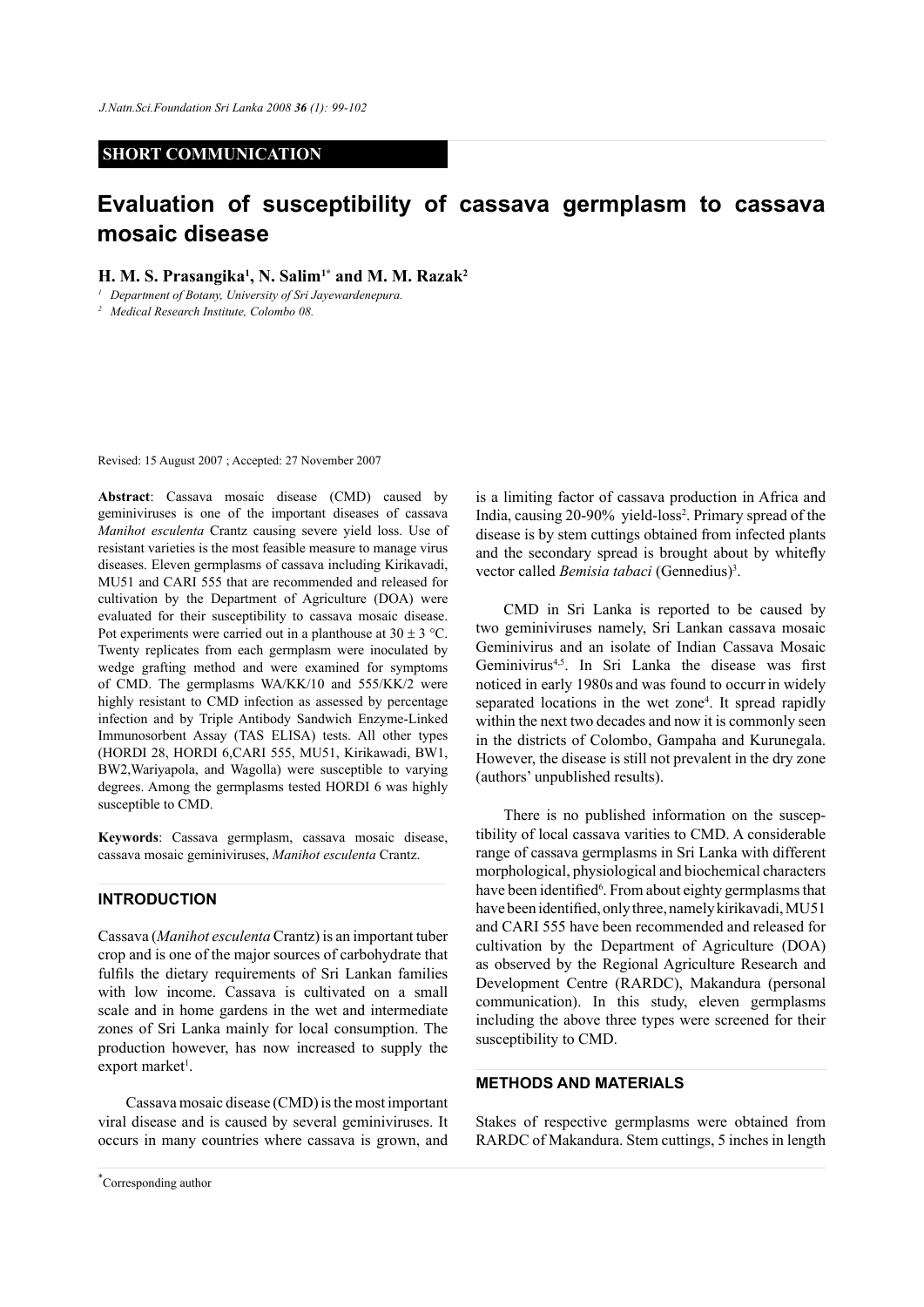were sprouted in plastic pots (30 cm diameter) containing top soil, sand and compost in the ratio of 2:1:1, and maintained in a planthouse at  $30 \pm 3$  °C. Application of fertilizers was done as recommended by RARDC/ Makandura. The original source of virus was obtained from cassava plants of an unknown variety growing in a home garden at Narahenpita, that showed the characteristic symptoms of CMD. Foliar symptoms included bright yellow mosaic, severe leaf curling and malformations of leaflets. Host range, serology, and electron microscope studies confirmed the association of a geminivirus in these plants<sup>5</sup>. Stakes obtained from infected mother plants were propagated in the botanical garden at the premises of the University of Sri Jayawardanapura, Nugegoda, under insect-proof nettings. All the progeny plants showed severe symptoms of CMD (Figure 1). Triple Antibody Sandwich Enzyme Linked Immunosorbent Assay (TAS ELISA) and particle morphology (Figure 2) observed using the electron microscope (at the Medical Research Institute, Colombo 8) were used to detect and confirm the identity of the virus in the infected plants.

Before inoculation, all test plants were checked for any latent infection after three weeks of planting, using the TAS ELISA test. After confirming the virus free status, the test plants were inoculated with CMD by the wedge grafting method. Infected scions expressing severe symptoms from source plants were used for grafting. In the first experiment 20 replicates of each germplasm were inoculated. In the second experiment (6 wks after the first experiment) only 10 replicates of each germplasm were used due to the difficulty in obtaining large numbers of infected scions at a time and, also due to the limited space available in the planthouse. In both experiments newly formed lateral shoots were examined for symptom expression. Those plants, which did not show any symptoms after four weeks of first inoculation, were re-inoculated, and any plant that did not show symptoms six weeks after second inoculation, was tested



**Figure 1:** Mosaic and leaf curling symptoms of cassava mosaic disease

for latency by TAS-ELISA test. The percentage infection and the degree of susceptibility of each germplasm were calculated as follows.

Percentage infection = (Number of plants infected /

Number of plant inoculated)x 100 Degree of susceptibility was assessed using an arbitrary scoring system as follows.

% infection:  $0 =$  highly resistant,  $1-10 =$  resistant,  $11-20$  = less susceptible,  $21-50$  = moderately susceptible and **>** 50 = highly susceptible

#### **RESULTS**

 $\overline{a}$ 

The results revealed that two of the germplasms tested, namely WA/KK/10 and 555/KK/2 were highly resistant to infection whereas all other types (HORDI 28, HORDI 6, CARI 555, MU51, Kirikawadi, BW1, BW2, Wariyapola, and Wagolla) were susceptible to varying degrees (Table 1). Among them, HORDI 6 was highly susceptible and all the inoculated plants became infected (100% infection). Other germplasms were either less or moderately susceptible to the disease. Interestingly, it was noted that the 3 varieties released by the DOA for cultivation were among the moderately susceptible types. Further, BW1 which was recently reported as a high-yielding variety and suggested for release<sup>1</sup>, was also found to be susceptible to CMD.

## **DISCUSSION**

The rapid spread of CMD is due to the routine use of infected stem cuttings, as planting material. Therefore, the development of virus free materials with appropriate resistance would offer a practical means of control over the other methods. In this case, assessment of varietal susceptibility in relation to local infection pressure



**Figure 2:** geminate particles in partially purified virus preparation from infected leaves

*March 2008 Journal of the National Science Foundation of Sri Lanka 36 (1)*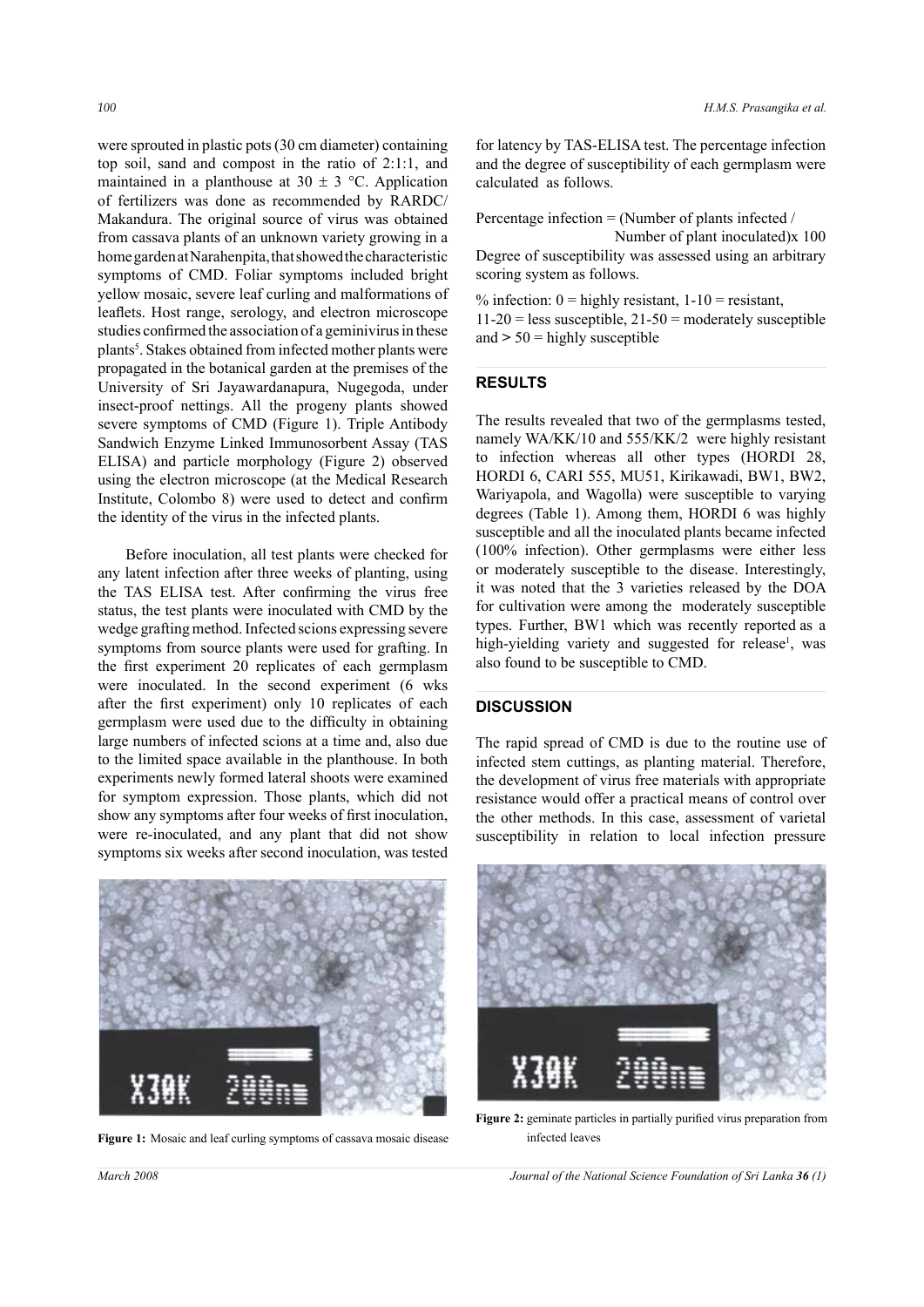| Germplasm           | $%$ infection |                  | Degree of susceptibility |
|---------------------|---------------|------------------|--------------------------|
|                     | experiment 1  | experiment 2     |                          |
| 555/KK/2            | $\mathbf{0}$  | $\boldsymbol{0}$ | highly resistant         |
| WA/KK/1             | $\mathbf{0}$  | $\boldsymbol{0}$ | highly resistant         |
| BW <sub>2</sub>     | 5             | 10               | resistant                |
| Wagolla             | 5             | 10               | resistant                |
| Wariyapola          | $*15.79$      | 20               | less resistant           |
| BW1                 | 15            | 20               | less resistant           |
| Kirikawadi          | 25            | 30               | moderately susceptible   |
| Mu 51               | 30            | 40               | moderately susceptible   |
| <b>CARI 555</b>     | 45            | 50               | moderately susceptible   |
| HORDI <sub>28</sub> | 35            | 40               | moderately susceptible   |
| HORDI <sub>6</sub>  | $**100$       | $***100$         | highly susceptible       |

**Table 1:** Reaction of cassava germplasms to cassava mosaic disease.

\* one plant had not sprouted properly, 3 out of 19 were infected

\*\* Six out of 20 inoculated plants showed latency.

\*\*\* 2 out of 10 showed latency

under field conditions is very important. The present investigation carried out under greenhouse conditions showed that the degree of susceptibility of cassava to CMD varies with the germplasm. This is probably due to differences in their genetic make up. There were no reports on susceptibility of the three recommended varieties, MU 51, CARI 555 and kirikawadi to CMD at the time they were recommended for cultivation probably because they were resistant to the virus at that time. However, the moderate susceptibility shown at present may probably be due the extensive and widespread cultivation of theses varieties**.** On the other hand, development of more virulent strains of the virus also cannot be ruled out as it is a common phenomenon among geminiviruses<sup>7</sup>. Similar investigations on varietal assessment in Africa have led to the improvement of new varieties and breeding lines of cassava resistant to CMD<sup>8</sup>. Intercrossing between resistant varieties has given very high levels of resistance to CMD by concentrating the recessive genes for resistance<sup>9</sup>. The two highly resistant types, namely, 55/KK/2 and WA/KK/10 found in this investigation can be used to improve cassava germplasm by breeding.

## **CONCLUSION**

The degree of susceptibility of cassava to CMD varies with the cassava germplasm. Among the eleven types tested, HORDI 6 was highly susceptible and 555/KK/2 and WA/KK/10 were highly resistant. The three cassava varieties, which are recommended and released by the

DOA for cultivation, are also moderately susceptible to the disease.

#### **Acknowledgement**

The RARDC/Makandura is gratefully acknowledged for providing planting material of cassava. This work was partly funded by the University Grant ASP/ 04 /PR/ 96/ 04.

#### **References**

- 1. Harischandra S.N., de Silva K.K.N., Kahandawela J.B.D.S & Wickramasingha C.D. (2005). Performance of three high yielding cassava (*Manihot esculenta* Crantz) varieties. *Annals of the Sri Lanka Department of Agriculture* **7**: 353-356.
- 2. Lozano J.C. & Booth R.H. (1976). Virus and mycoplasm-like diseases. In: *Diseases of cassava,* second edition, pp. 11-14. Centro Intronacional de Agricultura Tropical, Cali, Colombia.
- 3 Storey H.H. & Nicholas R.F.W. (1938). Studies on the mosaic disease of cassava. *Annals of Applied Biology* **25**:760-806.
- 4. Keith S., Salim N., Mali V.R, Malathi V.G., Markham P.G. & Stanley J. (2002). Characterization of Sri Lankan cassava mosaic virus: evidence for acquisition of a DNA B component by a monopartite begomovirus. *Virology* **293** (1): 63-74.
- 5. Salim N. & Bandumala S.H. (2001). Characterization of a geminivirus that infects cassava in Sri Lanka. *Vidyodaya Journal of Science* **10**: 151-165.